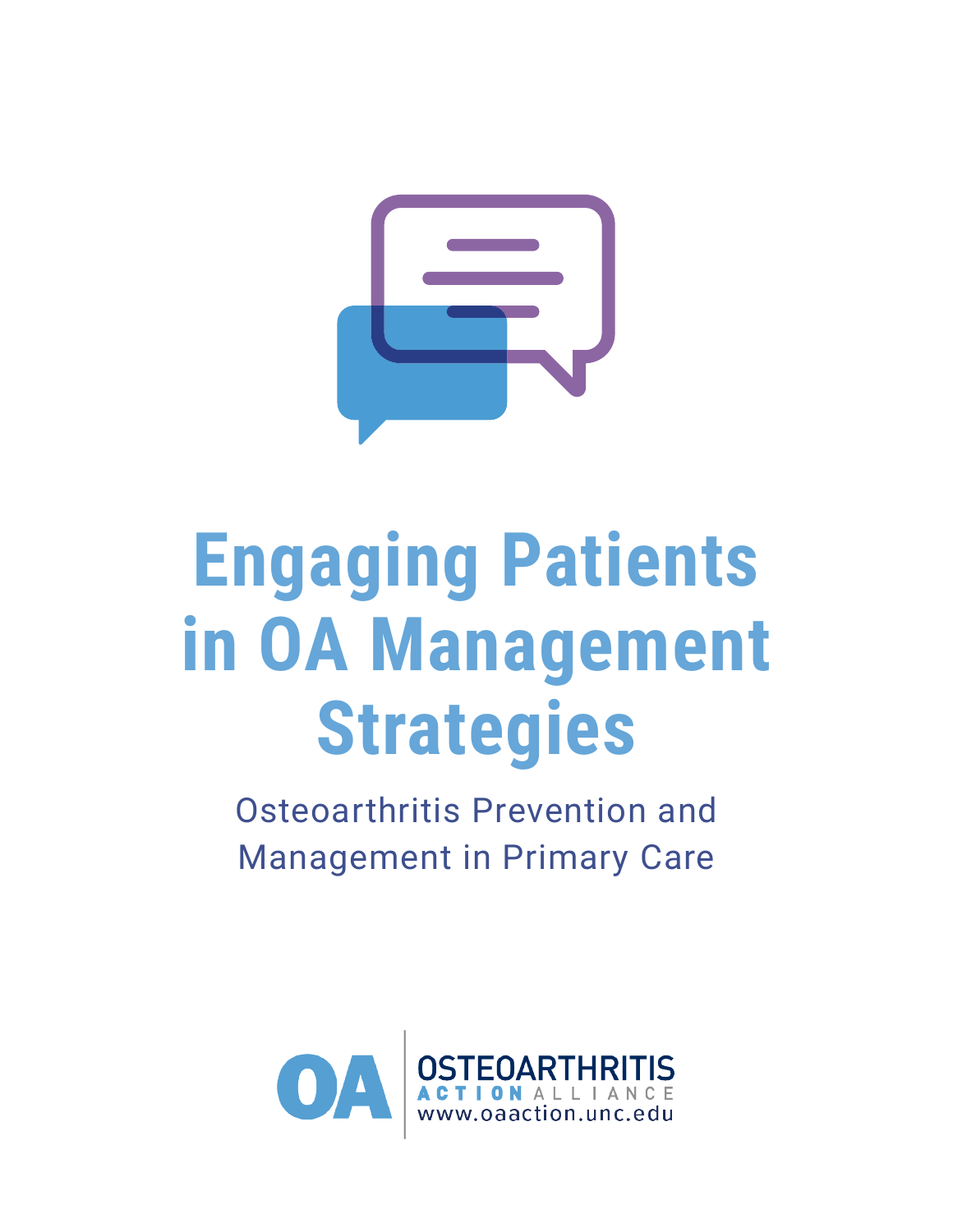Because every patient with OA is different, you will need to tailor your recommendations often using a multi-modal and individualized approach to address symptoms. The most effective OA treatments depend on patient behaviors like weight loss, increasing physical activity, and participating in self-management programs. Changing long-established behaviors is hard. Most Americans, even those without arthritis, would benefit from changes in their health habits. For example, fewer than one in four Americans meet both the aerobic and muscle-strengthening physical activity guidelines,<sup>1</sup> and more than 70% of adults are overweight or obese.<sup>2</sup>

Primary care clinicians are in a unique position to help patients with OA make behavior changes that will benefit not only their OA symptoms but other chronic conditions as well.

Primary care clinicians are in a unique position to help patients with OA make behavior changes that will benefit not only their OA symptoms but other chronic conditions as well. Physical activity is effective for decreasing arthritis pain, increasing physical function, and managing chronic comorbidities. Participation in evidence-based physical activity programs may also reduce healthcare costs nearly \$1,000 per person annually.<sup>4,5</sup> Nevertheless, 40% of adults do not receive counseling about physical activity.6 Weight loss counseling is a key component of successful weight loss among patients. Adults with arthritis and overweight or obesity who receive provider counseling about weight loss are four times more likely to attempt to lose weight;

yet, fewer than half of those adults are actually receiving such counseling.7

We will describe 4 tools you can use when counseling patients with OA about behavior change: **[Motivational Interviewing,](#page-1-0) [Brief Action Planning,](#page-3-0) [Physical Activity as a Vital Sign,](#page-4-0) and [5 As](#page-5-0).** These approaches are not necessarily mutually exclusive.

# <span id="page-1-0"></span>MOTIVATIONAL INTERVIEWING

Motivational interviewing was first developed for use in addiction counseling. It has since been shown to be effective for chronic disease management and behavior change in multiple diseases.8 In the IMPAACT trial (Improving Motivation for Physical Activity in Arthritis Clinical Trial), Gilbert et al found that patients with knee OA who received MI related to physical activity in addition to brief physician counseling experienced improved self-reported function and a small improvement in pain.<sup>9</sup>

Providers can use MI to help guide patients—particularly those who feel stuck or are even ambivalent about changing their habits—through the process of setting and making health behavior goals, such as increasing their physical activity level, changing their diet, or participating in a self-management program.

Embracing the "spirit" of MI, providers assess patients' readiness to change and call on patients' personal motivations, strengths, and experiences. The "Spirit of MI" encourages providers to have conversations with patients that:

- Are "Collaborative": Providers work with patients as partners rather than directing patients or telling them what they should do. Collaboration is fostered through rapport building.
- Are "Evocative": Using open-ended questions and reflective listening, providers evoke from the patient what their goals, motivations, and strengths are, drawing out and reflecting back the patient's own reasons and approaches for behavior change.
- "Honor the patient's autonomy": While providers may want patients to make healthy behavior changes, ultimately, it is up to the patient whether or not to act. Empowering the patient to make this decision can actually help enable the behavior change.<sup>8</sup>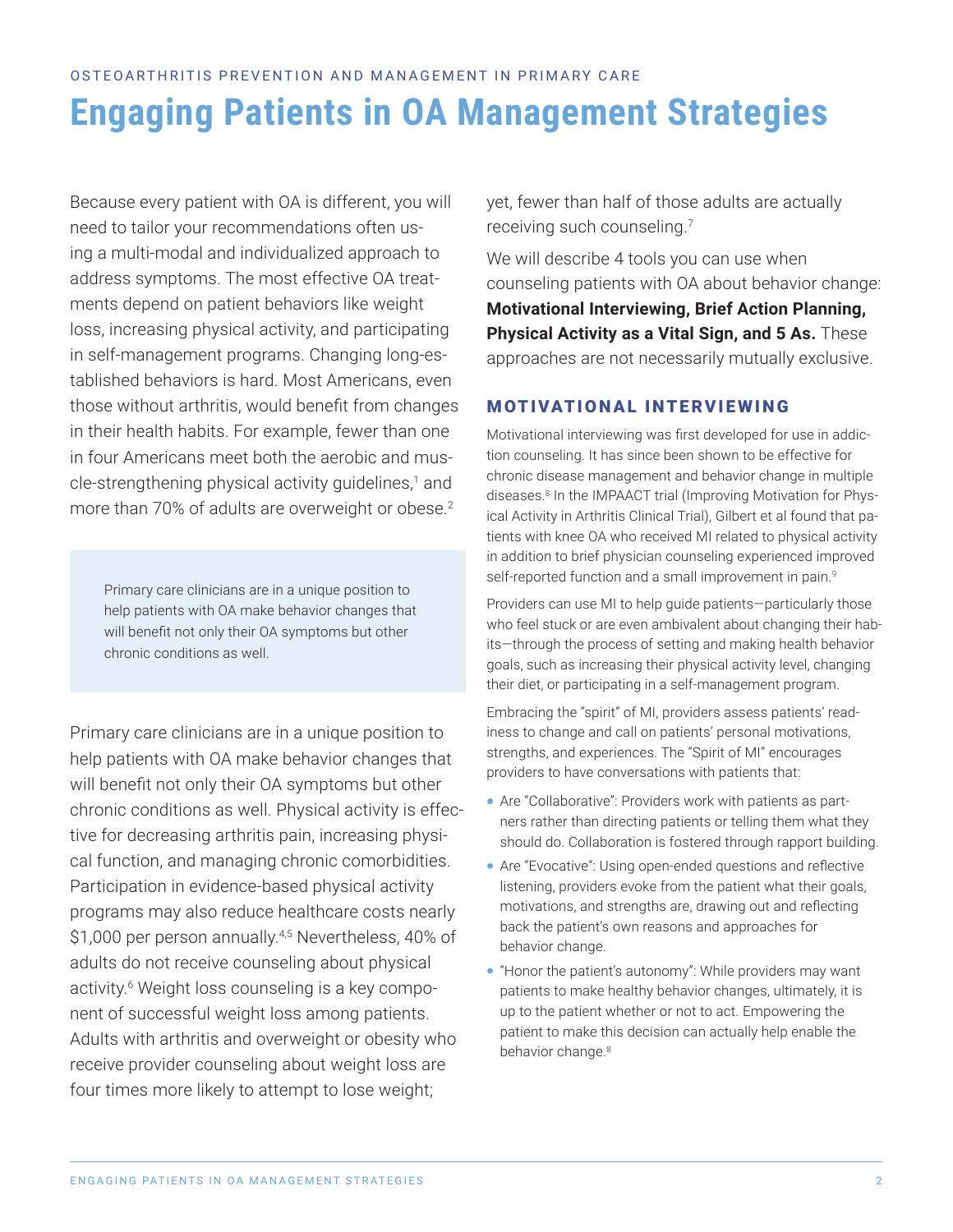## **TABLE 1**

| <b>STANDARD APPROACH</b>                                                                                                                            | <b>MOTIVATIONAL INTERVIEWING</b>                                                                                                      | <b>COMMENTS</b>                                                                          |
|-----------------------------------------------------------------------------------------------------------------------------------------------------|---------------------------------------------------------------------------------------------------------------------------------------|------------------------------------------------------------------------------------------|
| As your healthcare professional,<br>I really think that you should<br>exercise on a daily basis.                                                    | What are your thoughts<br>about exercising?                                                                                           | Focus is on client's concerns.                                                           |
| There are all kinds of ways you<br>could exercise. You could walk,<br>ride a bike, swim or go to a gym.                                             | What kinds of activities<br>do you enjoy?                                                                                             | Egalitarian partnership.                                                                 |
| You say that you don't have time<br>to exercise, but exercise is so<br>important for your joints, you<br>should make time for it.                   | You say that time is a barrier<br>for you to exercise, what ideas<br>do you have to fit physical<br>activity into your daily routine? | Focus is on client's concerns.<br>Match intervention to client's<br>level of motivation. |
| I've written some goals for you<br>about increasing your exercise.                                                                                  | Tell me what you would like to<br>work on for the next three months.                                                                  | Emphasis is on client<br>personal choice. Goals are<br>set collaboratively.              |
| You say you want to be more active,<br>yet you don't do the home exercise<br>program I gave you. This tells me<br>that you just are not interested. | Your ambivalence about exercise<br>is normal. Tell me how you<br>would like to move forward.                                          | Ambivalence is a normal part<br>of the change process.                                   |

Ehrlich-Jones, L., Mallinson, T., Fischer, H., Bateman, J., Semanik, P. A., Spring, B., … Chang, R. W. (2010). Increasing physical activity in patients with arthritis: a tailored health promotion program. Chronic Illness, 6(4), 272–281. www.doi.org/10.1177/1742395309351243 Reprinted by Permission of SAGE Publications, Ltd.

You can start to use some key MI questions and concepts in clinic visits right away even while you are working on perfecting your skills! For a thorough explanation and demonstration of MI in a primary care setting, including a sample provider-patient conversation about weight loss, refer to this article<sup>11</sup>: Kathleen G. Reims, MD, FAAFP, and Denise Ernst, PhD "[Using Motivation](https://www.aafp.org/fpm/2016/0900/p32.html)[al Interviewing to Promote Healthy Weight](https://www.aafp.org/fpm/2016/0900/p32.html)," Fam Pract Manag. 2016 Sep–Oct;23(5):32–38. Other resources on MI can be found at the end of this module.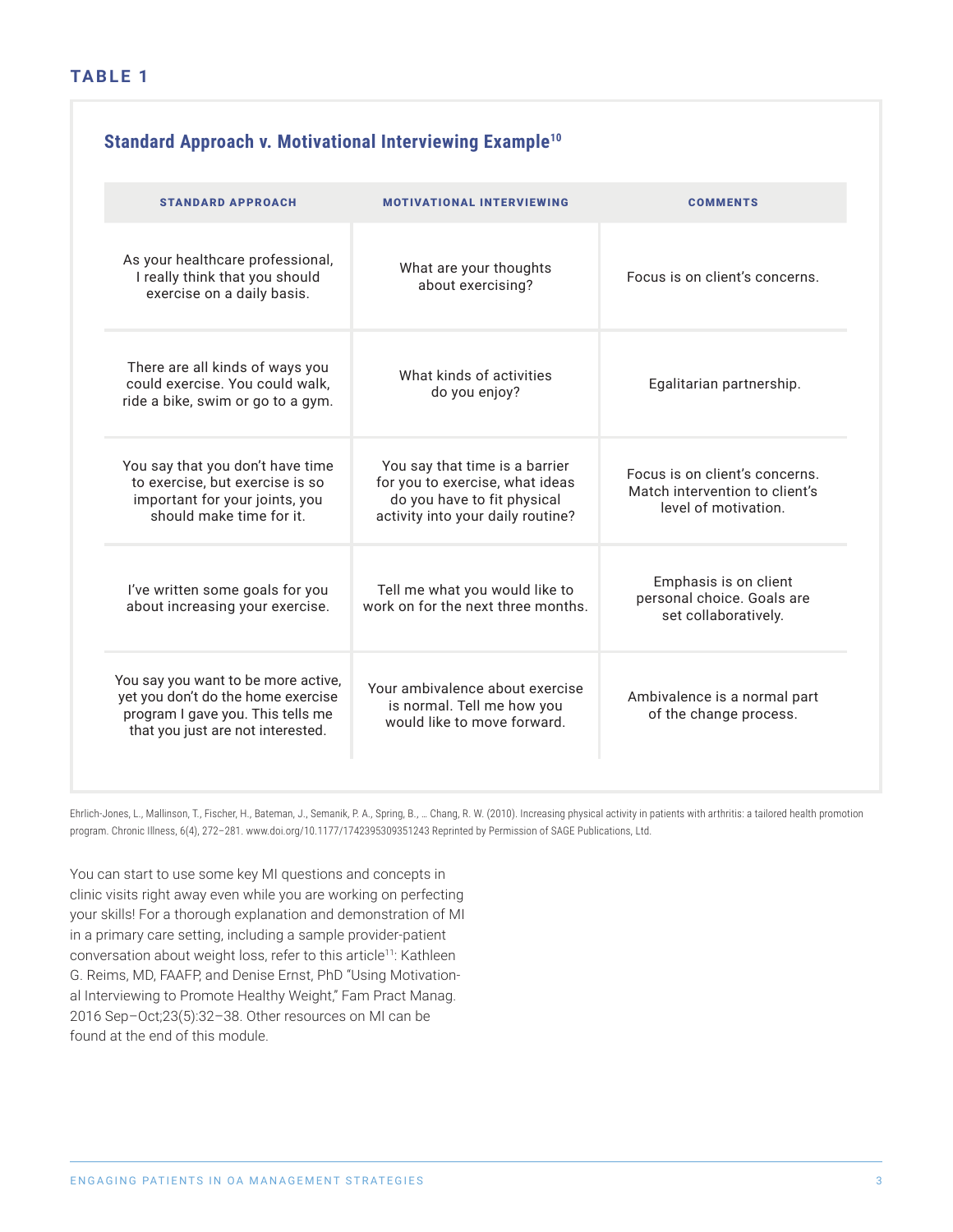#### **Brief Action Planning Flow Chart** Developed by Steven Cole, Damara Gutnick,



## Checking on the Brief Action Plan **Checking on the Brief Action Plan**



Developed by Steven Cole, Damara Gutnick, Connie Davis, and Kathy Reims

## <span id="page-3-0"></span>BRIEF ACTION PLANNING (BAP)

Another model that some clinicians find helpful is Brief Action Planning (BAP). BAP is founded in the concepts of motivational interviewing with particular emphasis on the "spirit of MI" and is easily implemented in primary care settings. Gutnick et al conclude through their research that "BAP is a useful selfmanagement support technique for busy medical practices to promote health behavior change and build patient self-efficacy for improved long-term clinical outcomes in chronic illness care and disease prevention" (p 17).<sup>12</sup>

In BAP, patients are assisted in developing an action plan to achieve a specific health behavior change that they feel is manageable and realistic. BAP is highly structured, using a combination of specific questions and provider-led discussion (called "skills"), all the while staying true to the spirit of MI. See figure at left.<sup>13</sup>

BAP can be implemented using different combinations of practice staff in order to make good use of clinic and provider time. For example, a provider may start the conversation during the patient visit, inquiring about the patient's health goals; if the patient has a health goal in mind, the provider may refer the patient to another practice staff member such as a medical assistant or nurse who has been trained in BAP, to complete the session. The patient can also be referred to Physical Therapy or a weight management clinic. Another approach is for a frontline staff person such as medical assistant to begin the process with the initial question to the patient, allowing the provider to continue the goal-setting part of the conversation with the patient during their visit.<sup>12</sup>

More information about training opportunities and resources, including videos and example conversations can be found at the [Centre for Collaboration, Motivation, & Innovation website.](https://centrecmi.ca/brief-action-planning/)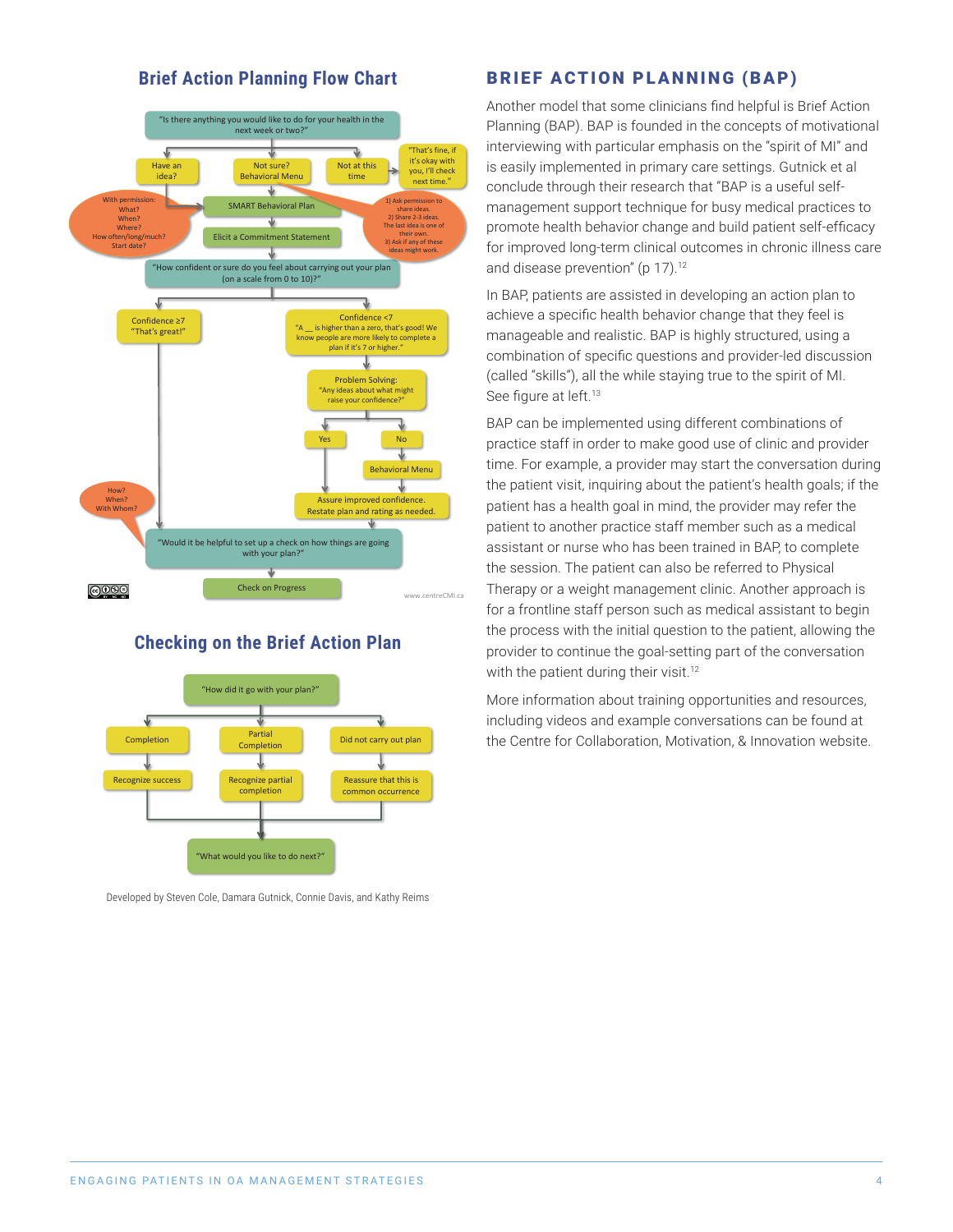Counseling models that address specific behaviors within the OA management framework (physical activity and weight management) include Physical Activity as a Vital Sign and the Obesity Canada's 5 As of Obesity Management.

## <span id="page-4-0"></span>PHYSICAL ACTIVITY AS A VITAL SIGN

For patients with OA, physical activity is particularly important, as it can help improve pain, stiffness, and physical function.<sup>14</sup> Patients with OA also often have other chronic diseases like obesity, hypertension, and diabetes. Refer to the Comorbidities and Co-Occurring Symptoms module for more information. When they engage in physical activity, patients can improve not

**Exercise is Medicine®** is a global initiative, started in partnership between the American Medical Association and the American College of Sports Medicine, to advance the use of exercise as a prescription for both disease prevention and health promotion. To help facilitate the widespread practice of prescribing physical activity as a regular course of treatment, Exercise is Medicine® has developed a comprehensive guide for physicians and other health care providers. Their Health Care Providers Action Guide incorporates the use of the PAVS questionnaire with motivational interviewing techniques and referrals to community-based physical activity programs.3 This free guide and accompanying patient-facing materials, such as "Being Active with Osteoarthritis," can be found on the Exercise is Medicine® website.

only their arthritis symptoms but can also make headway on these other chronic conditions. Further, the American College of Rheumatology guidelines for the management of hip and knee OA strongly recommends physical activity as frontline nonpharmacologic management.15 Thus, assessing patients' current level of physical activity is vital when treating patients with OA, just as measuring blood pressure at each clinic visit is vital to the treatment of hypertension.

There are several initiatives and health systems that encourage providers to assess patients' current physical activity level and prescribe physical activity for the prevention and management

### ASSESSING PHYSICAL ACTIVITY IN PATIENTS

#### **EVS: Exercise Vital Sign<sup>16</sup>**

Used in the Kaiser Permanente Southern California health system, providers record patients' responses in the electronic health record.

Consists of two questions

- **1.** On average how many days per week do you engage in moderate to strenuous exercise (like a brisk walk)?"
- **2.** On average, how many minutes per day do you engage in exercise at this level?

*Scoring: Multiply the responses to get the number minutes per week of exercise and compare this to the PAGs (>150 minutes per week).*

of chronic diseases.3,14 There is not currently a universal approach to this idea of "Physical Activity as a Vital Sign"; however, by using one of several Physical Activity as a Vital Sign measures, providers can quickly assess patients' current level of physical activity, and in some cases, even assess patients' readiness and motivation to become more physically active.14 Examples of physical activity assessment tools include:

- Exercise Vital Sign (EVS)<sup>16</sup>
- Physical Activity Vital Sign (PAVS)<sup>17</sup>
- Speedy Nutrition and Physical Activity Assessment (SNAP)18
- General Practice Physical Activity Questionnaire (GPPAQ)19
- Stanford Brief Activity Survey (SBAS)<sup>20</sup>

Regardless of which measure is used, Physical Activity as a Vital Sign can serve as a conversation starter with the patient. After hearing the patient's answer about current physical activity level, it would be important for the provider to subsequently engage the patient in a conversation about increasing their physical activity level (as appropriate). This could then lead to a referral to another provider (ex. Physical Therapist) or community-based physical activity intervention or perhaps to future counseling sessions to help the patients develop a physical activity plan.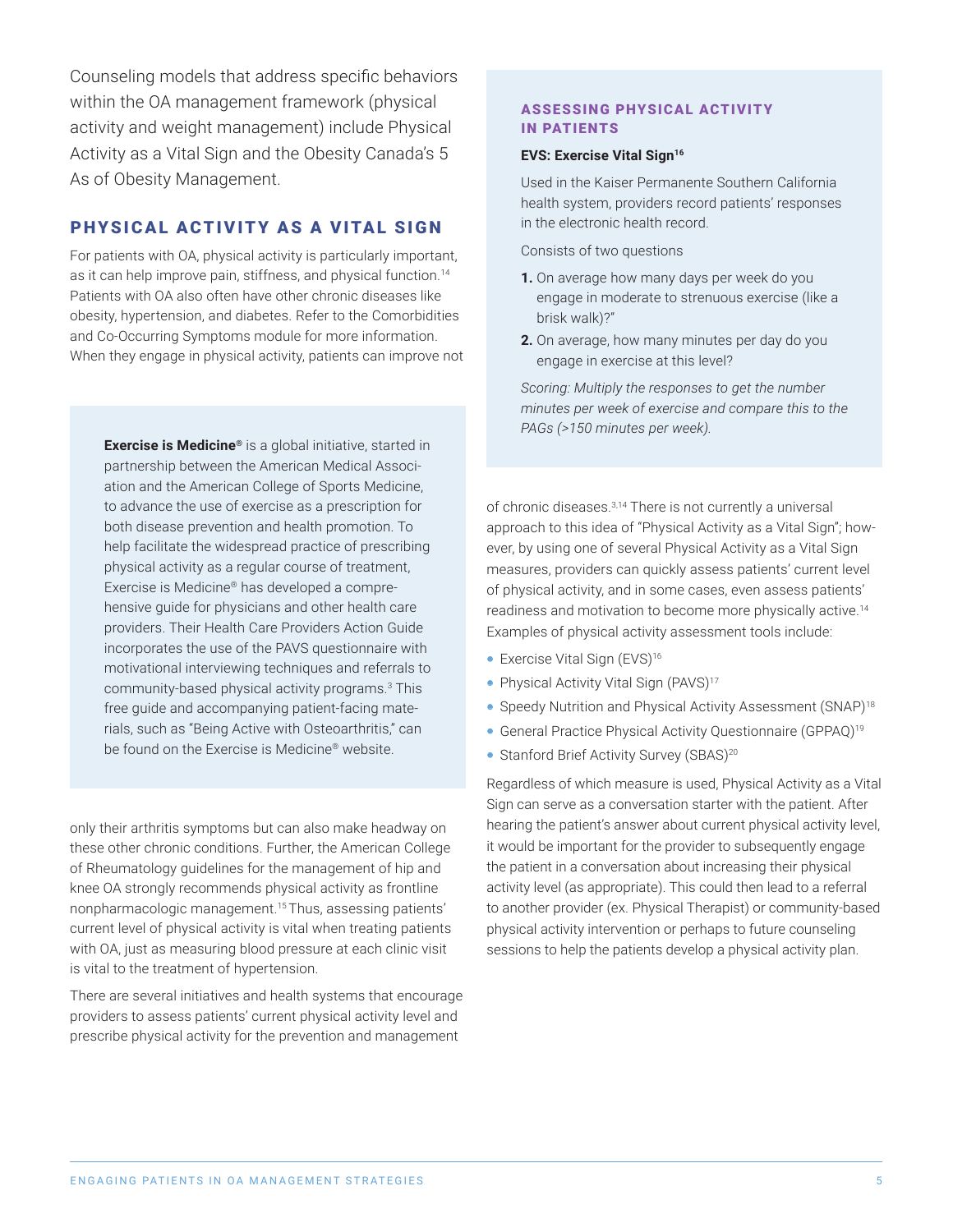## <span id="page-5-0"></span>5 As

According to the CDC almost one-quarter of people who are overweight and 30% of people who are obese have arthritis.4 Addressing OA symptoms through weight loss, particularly if a patient's weight is contributing negatively to other health conditions, could be particularly effective. Weight loss counseling is a key component of successful weight loss among patients. As noted previously, provider counseling is an underused but effective strategy for encouraging adults with arthritis and overweight or obesity to attempt to lose weight.<sup>7</sup>

The 5 As model was developed for use in smoking and tobacco cessation counseling.21–23 It has since been validated in other areas of behavior change, particularly within the field of weight loss and obesity management.<sup>22,23</sup> Obesity Canada has developed an extensive toolkit on the use of 5As of Obesity Management in primary care settings. According to Dr. Arya M. Sharma, scientific director for CON-RCO, (Canadian Obesity Network) "Weight is a sensitive issue, and so conversations about weight must be sensitive and non-judgmental. The 5As tool is based on our understanding that obesity must be managed as a chronic condition, much like diabetes or hypertension, and that treatment goals as well as end results will be different for each patient. But, it all starts with a respectful conversation."24

"Weight is a sensitive issue, and so conversations about weight must be sensitive and non-judgmental. The 5As tool is based on our understanding that obesity must be managed as a chronic condition, much like diabetes or hypertension, and that treatment goals as well as end results will be different for each patient. But, it all starts with a respectful conversation."

## DR. ARYA M. SHARMA

The primary steps of the 5 As are outlined at right. The 5As model can be used in the context of most behavior changes; this example is related to weight loss counseling.

## **5 As of Obesity Management**<sup>22,24</sup>

#### **ASK**

- Would it be OK if we talk about your weight?
- Do you have any concerns or questions about your weight?
- On a scale of 0 to 10, how important is it for you to lose weight?
- On a scale of 0 to 10, how confident are you that you can lose weight?

## **ASSESS**

- Determine patient's stage and level of obesity
- Review patient's history and records to help determine underlying causes
- Ask patient questions about diet, sleep, physical activity habits, and emotional health (depression, addiction, trauma, etc)

### **ADVISE**

- Discuss with patient the risks of excess weight
- Discuss with patient the benefits of losing weight
- Offer options of weight loss strategies (increased physical activity, nutrition counseling, food journal, sleep hygiene, surgery, etc)

## **AGREE**

- Help patient set realistic goals based on patient's preferences and abilities
- Using SMART goals, help patient develop a weight loss plan

#### **ASSIST**

- Help patient think through potential challenges and personal supports
- Refer patient to other professionals (mental health, dietitian, PT, etc)
- Refer patient to community-based health programs
- Make a plan to follow up with patient at a specific time point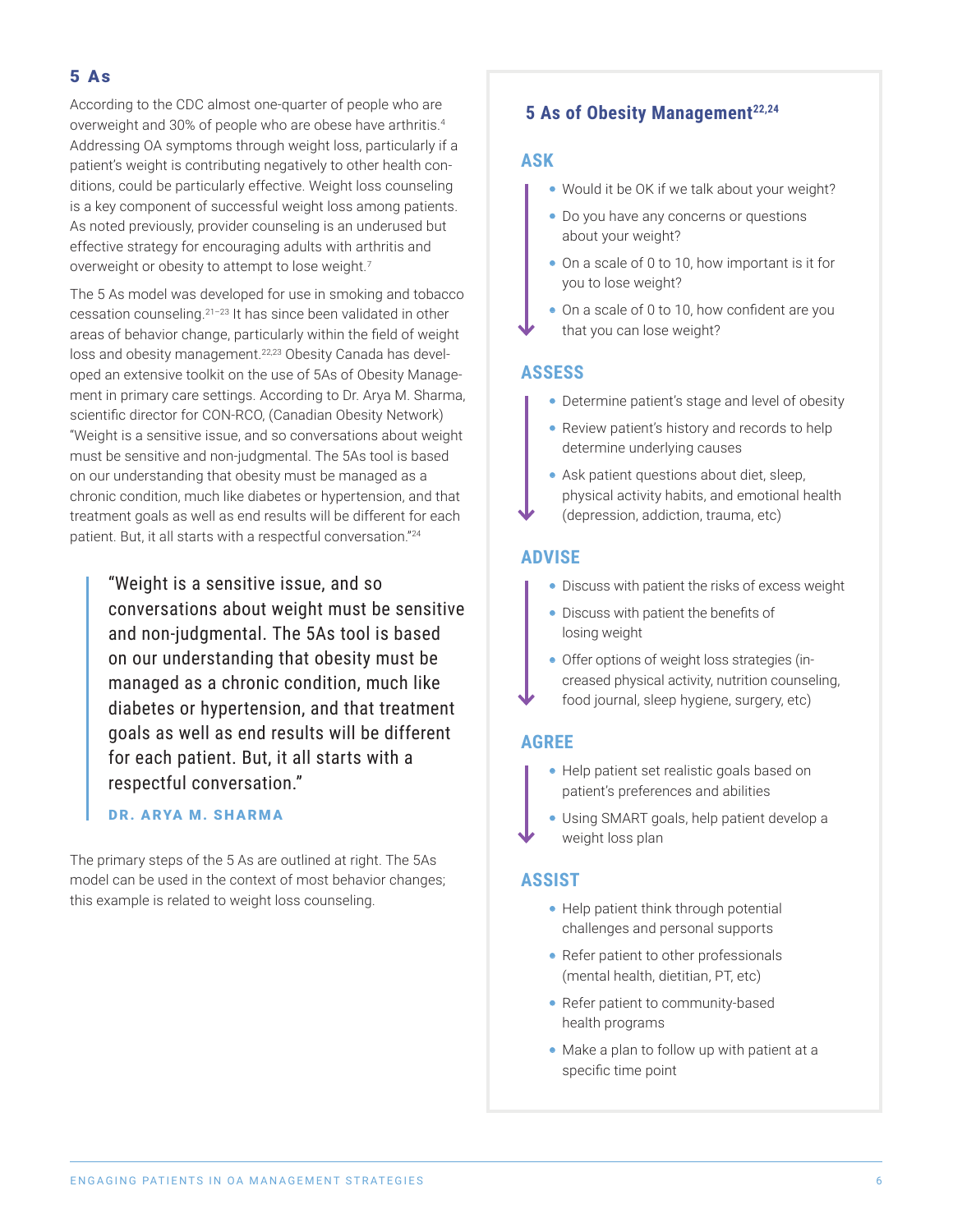

## **Clinical Take-Home Points**

- Patients who receive counseling from their providers about weight loss and physical activity are more likely to engage in and have positive outcomes from these behavior changes.
- Four tools you can use when counseling patients with OA about lifestyle changes include: Motivational Interviewing, Brief Action Planning, Physical Activity as a Vital sign, and 5 As.

## ADDITIONAL RESOURCES FOR PROVIDERS

#### **Motivational Interviewing**

OAAA Lunch & Learn recorded presentation—"The patient will see you Now: Managing OA as a chronic disease" (Kim Bennell, PhD)

www.youtube.com/watch?v=IFFd5JBsutU&index=14&t=0s&list=PL-37d2MOjmtplMtgt7rv1TzXE2KTqAX0F

OAAA Lunch & Learn recorded presentation- "Practical Applications for Motivational Interviewing" (Linda Ehrlich Jones, PhD, RN) www.youtube.com/watch?v=TrfIi9UCqRU&index=3&list=PL-37d2MOjmtplMtgt7rv1TzXE2KTqAX0F&t=0s

Motivational Interviewing- Enhancing Motivation for Change in Substance Abuse Treatment (Chapter 3- Motivational Interviewing as a Counseling Style): www.ncbi.nlm.nih.gov/books/NBK64964/

Kathleen G. Reims, MD, FAAFP, and Denise Ernst, PhD "Using Motivational Interviewing to Promote Healthy Weight," Fam Pract Manag. 2016 Sep-Oct;23(5):32-38. Available at www.aafp.org/fpm/2016/0900/p32.html

#### **Brief Action Planning**

Gutnick D, Reims K, Davis C, Gainforth H, Jay M, Cole S. Brief Action Planning to Facilitate Behavior Change and Support Patient Self-Management. Journal of Clinical Outcomes Management. 2014;21(1):17-29.

Brief Action Planning Guide: [centrecmi.ca/wp-content/uploads/2018/11/BAP\\_guide\\_2016-08-08.pdf](https://centrecmi.ca/wp-content/uploads/2018/11/BAP_guide_2016-08-08.pdf)

YouTube video- basics of BAP: [www.youtube.com/watch?v=w0n-f6qyG54](http://www.youtube.com/watch?v=w0n-f6qyG54 ) 

YouTube video- sample BAP conversation with patient who has Rheumatoid Arthritis: [www.youtube.com/watch?v=](https://www.youtube.com/watch?v=c4cXGW2L1qc) [c4cXGW2L1qc](https://www.youtube.com/watch?v=c4cXGW2L1qc)

YouTube video- sample BAP conversation with patient who is ambivalent: www.youtube.com/watch?v=0z65EppMfHk

Centre for Collaboration Motivation & Innovation website: [centrecmi.ca/brief-action-planning](https://centrecmi.ca/brief-action-planning/)

#### **Physical Activity as a Vital Sign**

Exercise is Medicine®: Health Care Providers Action Guide www.exerciseismedicine.org/support\_page.php/ health-care-providers

OAAA Lunch & Learn recorded presentation- "Exercise is Medicine - The Importance of Connecting Fitness with Healthcare" (Robert Sallis, MD, FAAFP, FACSM)

www.youtube.com/watch?v=pp8lkaHiF8A&index=3&list=PL-37d2MOjmtqd8ppkQsRQbMRowDV-Hh4K&t= 1s&frags=pl%2Cwn

#### **5 As**

Obesity Canada, including a Practitioner Guide: [obesitycanada.ca/resources/5as/](https://obesitycanada.ca/resources/5as/)

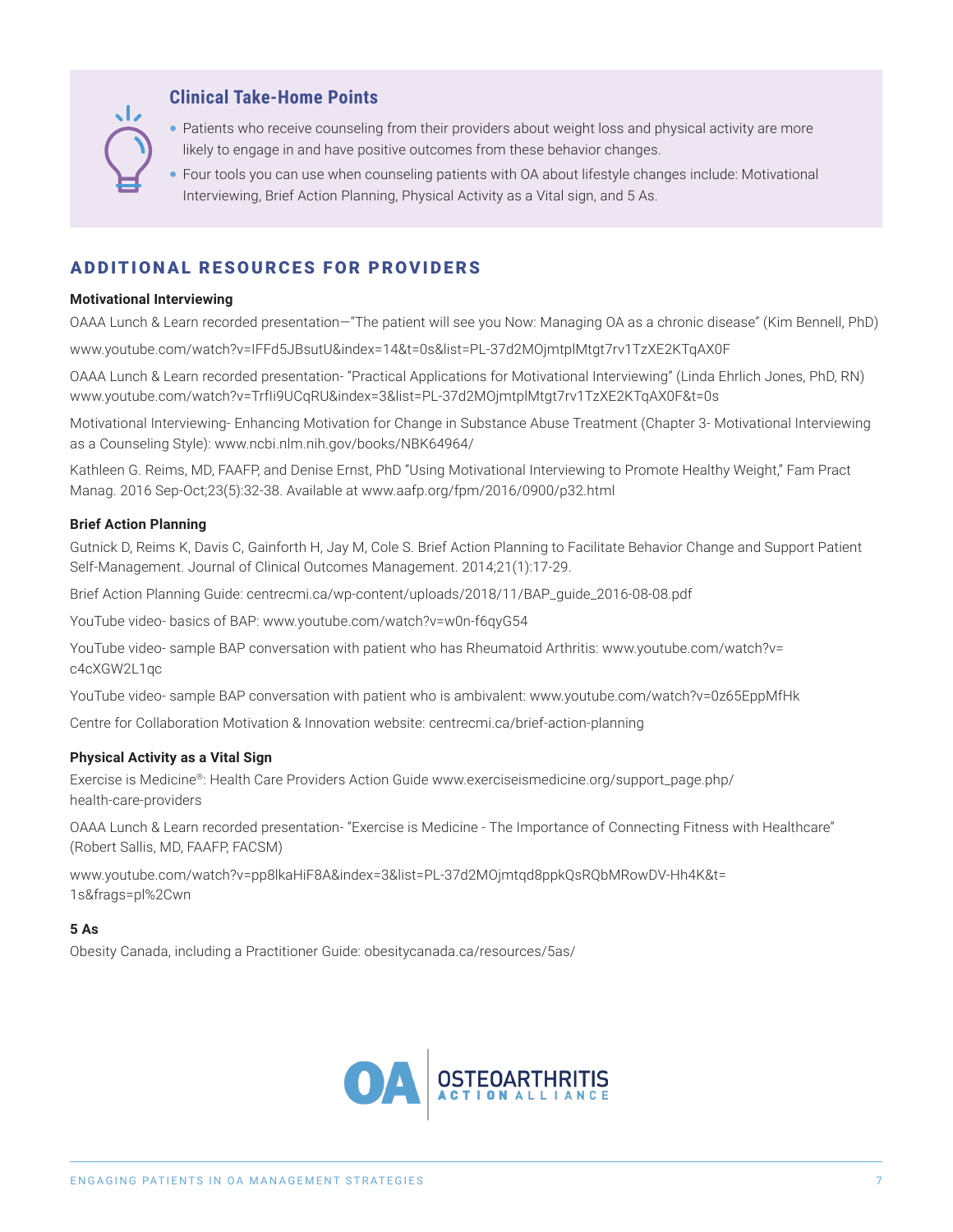## PATIENT RESOURCES

The American Chronic Pain Association offers many resources and tools for patients to help them track their health and behaviors and talk productively with their healthcare providers such as www.theacpa.org/pain-management-tools/communication-tools.

## ACKNOWLEDGEMENTS AND DISCLOSURES

The Osteoarthritis Prevention & Management in Primary Care Toolkit was funded, in part, by a Pfizer Independent Grant for Learning and Change and by a cooperative agreement from the Centers for Disease Control and Prevention. Toolkit contents are solely the responsibility of the Osteoarthritis Action Alliance and acknowledged Stakeholders and are based on best evidence and best practices in medicine. The OAAA expresses appreciation to U.S. Bone & Joint Initiative for their partnership in developing the Toolkit and to the field of experts comprising the Stakeholder panel for their many contributions. A list of Stakeholders and contributors can be found on the [OAAA website](https://oaaction.unc.edu/oa-module/stakeholders/).

REVISION DATE: AUGUST 31, 2019